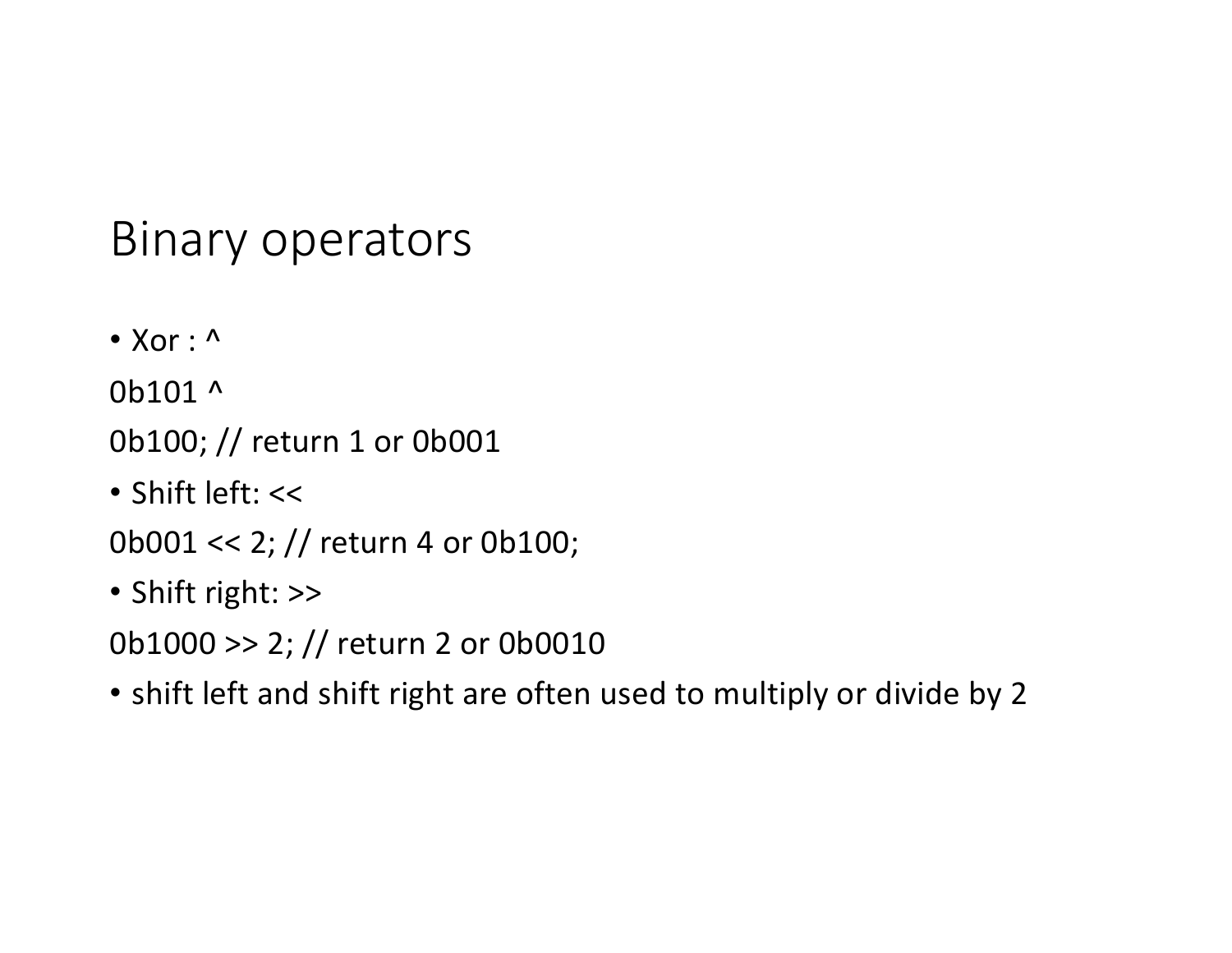### Compound operators

- $|$  = Bitwise OR assignment
- &= Bitwise AND assignment
- .+= String concatenation assignment
- >>= Left shift assignment
- <<= Right shift assignment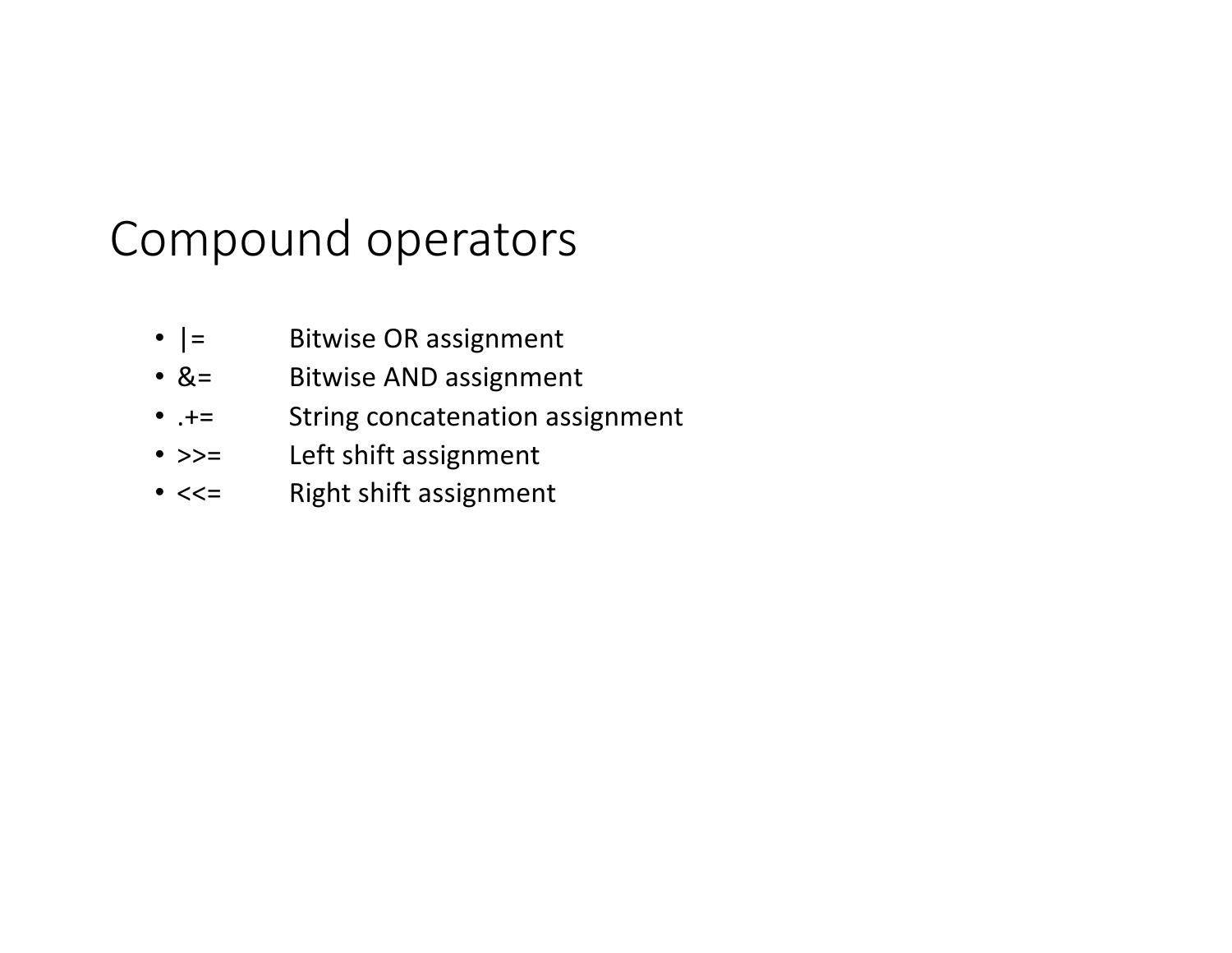## Sncode : Loop for (i=0;i<10;i+=2) do … endfor

#### • Another example:

for(i=0,j=10;i<10;i+=2,--j) do // a=++i; a=i++; --j j- $i; " " ; " j; " " ;$ if i == 5 then " $\n\times$ "; endif endfor return

0 10 1 9 2 8 3 7 4 6 5 5

6 4 7 3 8 2 9 1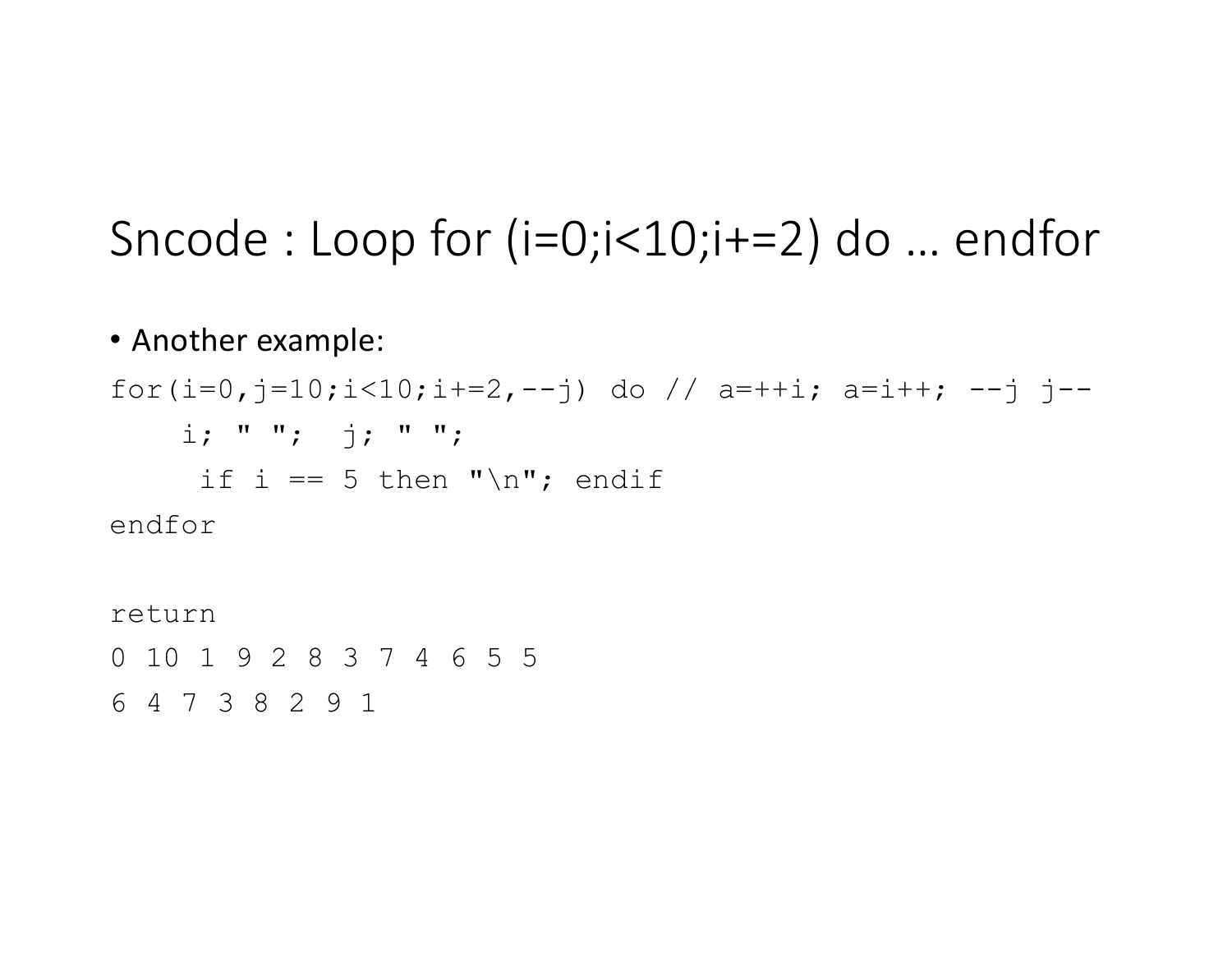### Sncode : Loop for i in variable do … endfor

```
a = [1, 2, 3, 4];
for i in a do
  i: " " "endfor // return 1 2 3 4
for i in { "x" : 1, "y" : 2 } do
  i: " " "endfor // return 
{"key":"x","nbrows":2,"value":1} 
{"key":"y","nbrows":2,"value":2}
```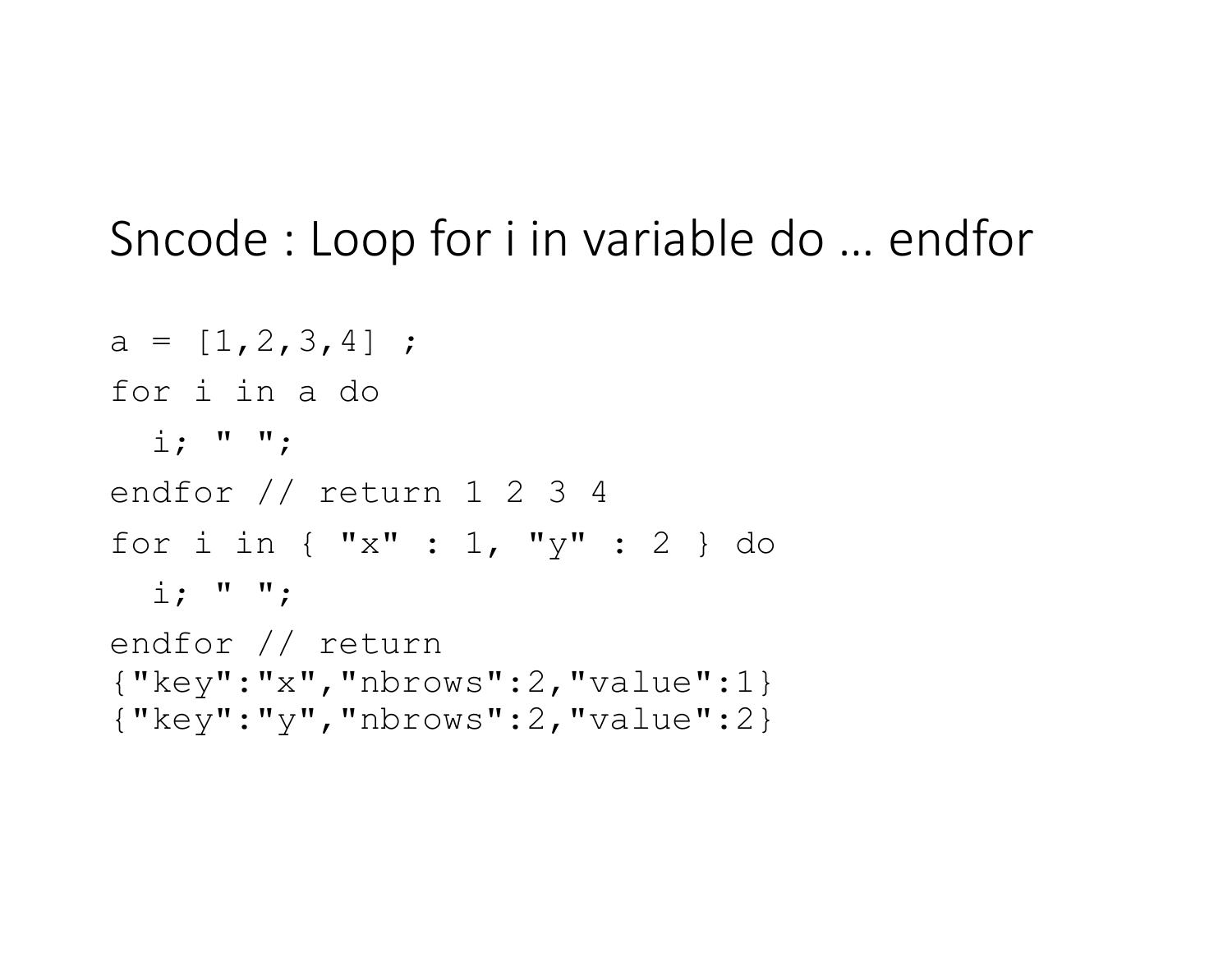# Sncode : Loop for i function(…) do … endfor

- Some function in Sncode can be used as a "callback" function
- The loop will be perform for each row return by the callback function for i sql("select username from sed login user") do;  $i: " " "$

#### endfor

#### will return for each user:

```
{"sqlerr":"","error":false,"nbrows":23,
"sqlcode":0,"rows":{"username":"arnaud"},
```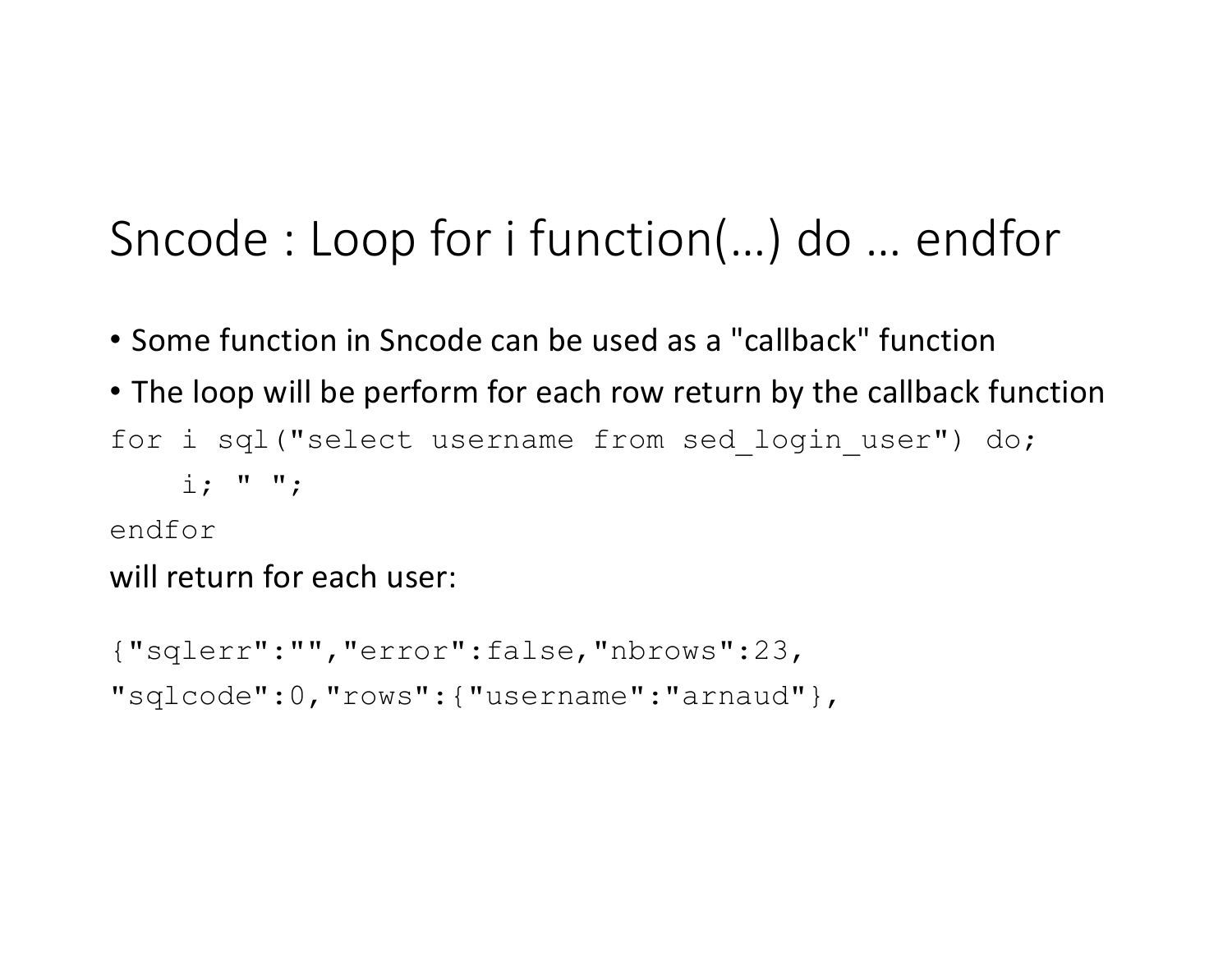

pierre.Laplante@sednove.com

2020-08-14

Cours #9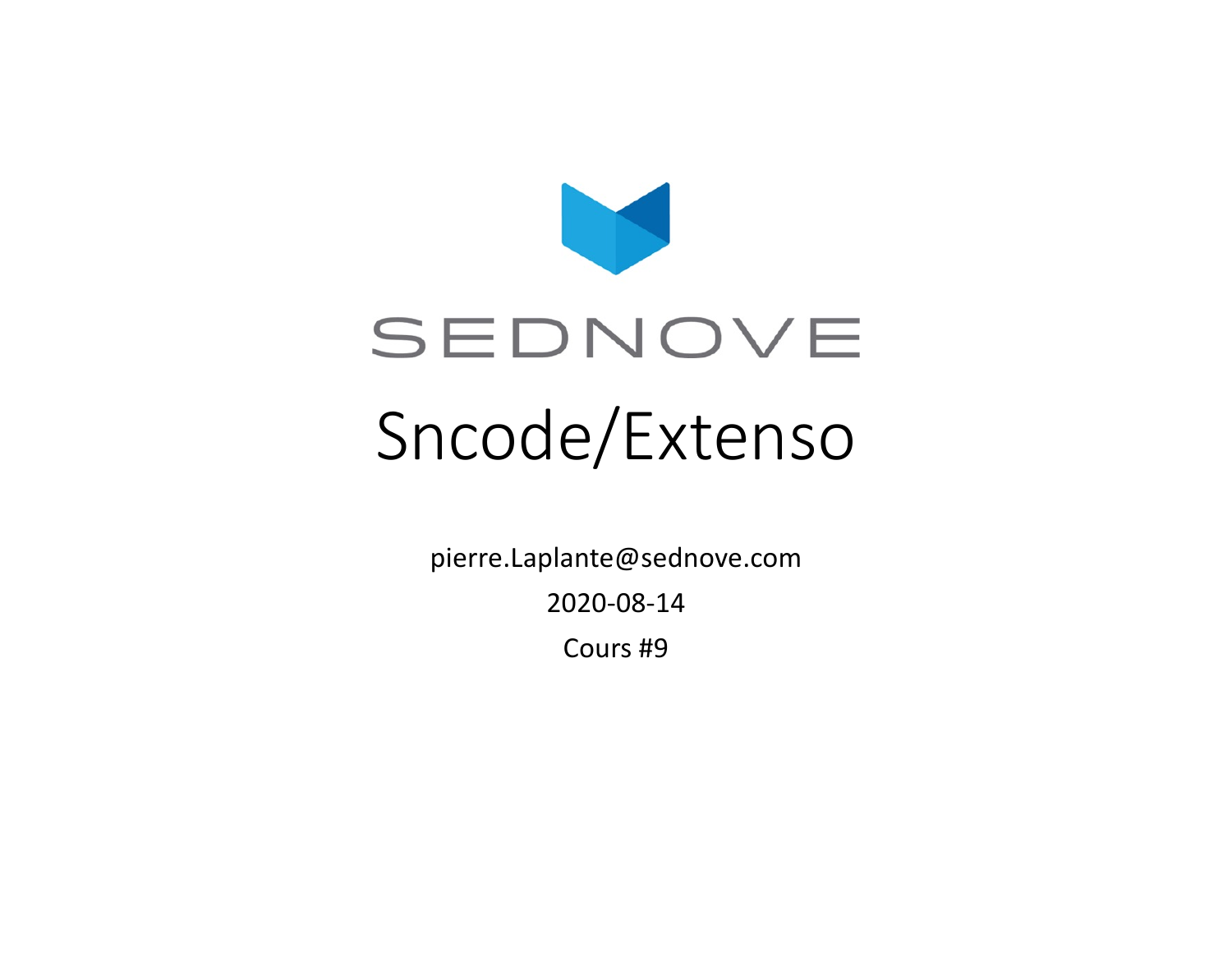#### Course #9

- What we have seen in course #8
	- save a form in ajax
	- file operators
	- binary operators
	- compound operators
	- loop
	- callbacks
	- flush, get\_output clear\_output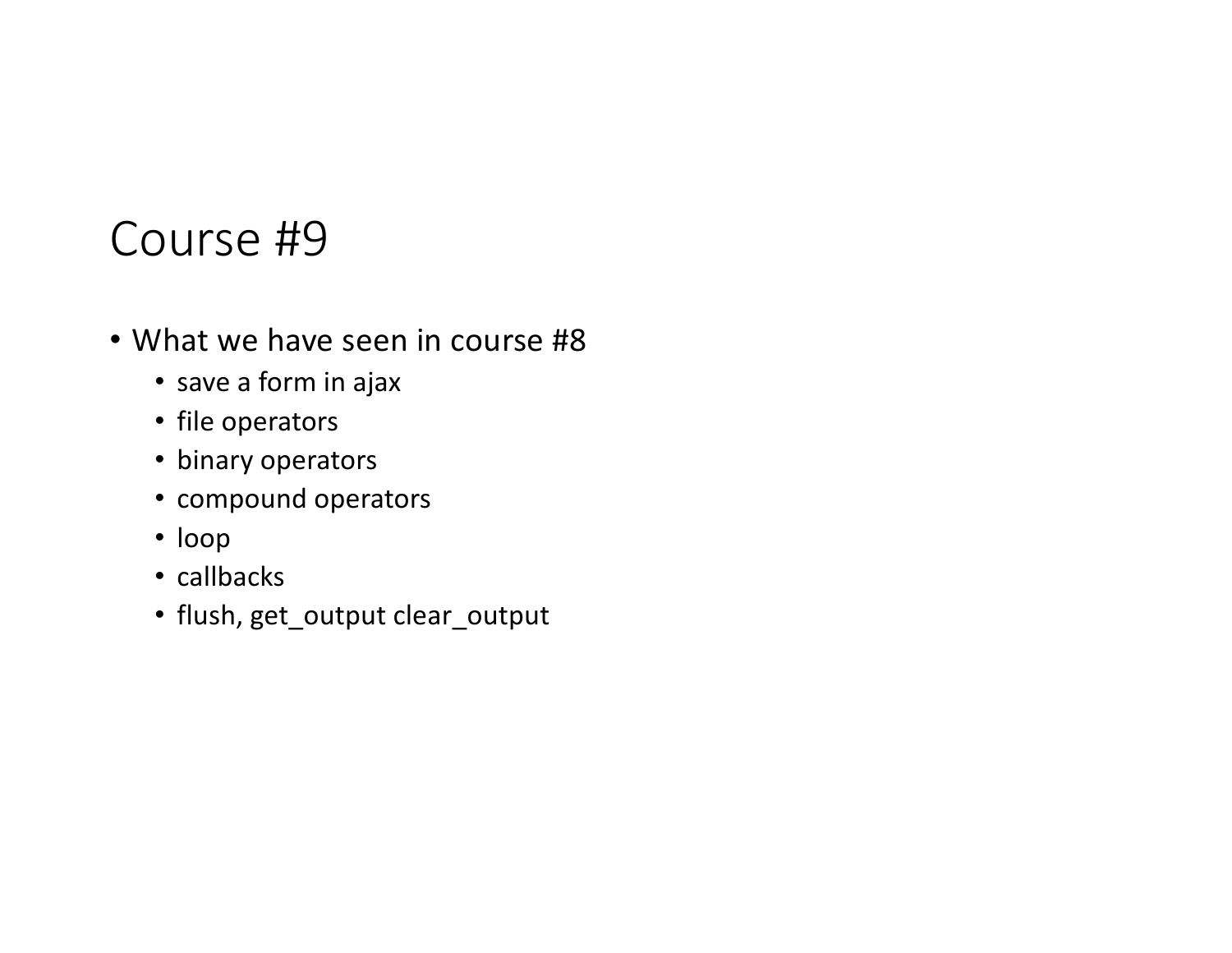### Course #9

- What we will see in this course:
	- Exercices!!!!!

The Programmers Life

UNIX is user friendly...

It's just very particular

about who its friends are.

• How to write an algorithm....

**SLEEP** 

O Why do Java programmers have to wear glasses?

Real programmers count from 0.

Courtesy: Arjan Einbu

Courtesy: Adam Liss

A: Because they don't C#. (see sharp)

The programmer got stuck in the shower because the instructions on the shampoo bottle said...

Lather, Rinse, Repeat.



Program

If the box says:

"This software requires

Windows XP or better"

Does that mean it'll run on Linux?

 $3:00$  AM

6

Courtesy: CodingBytes

WORK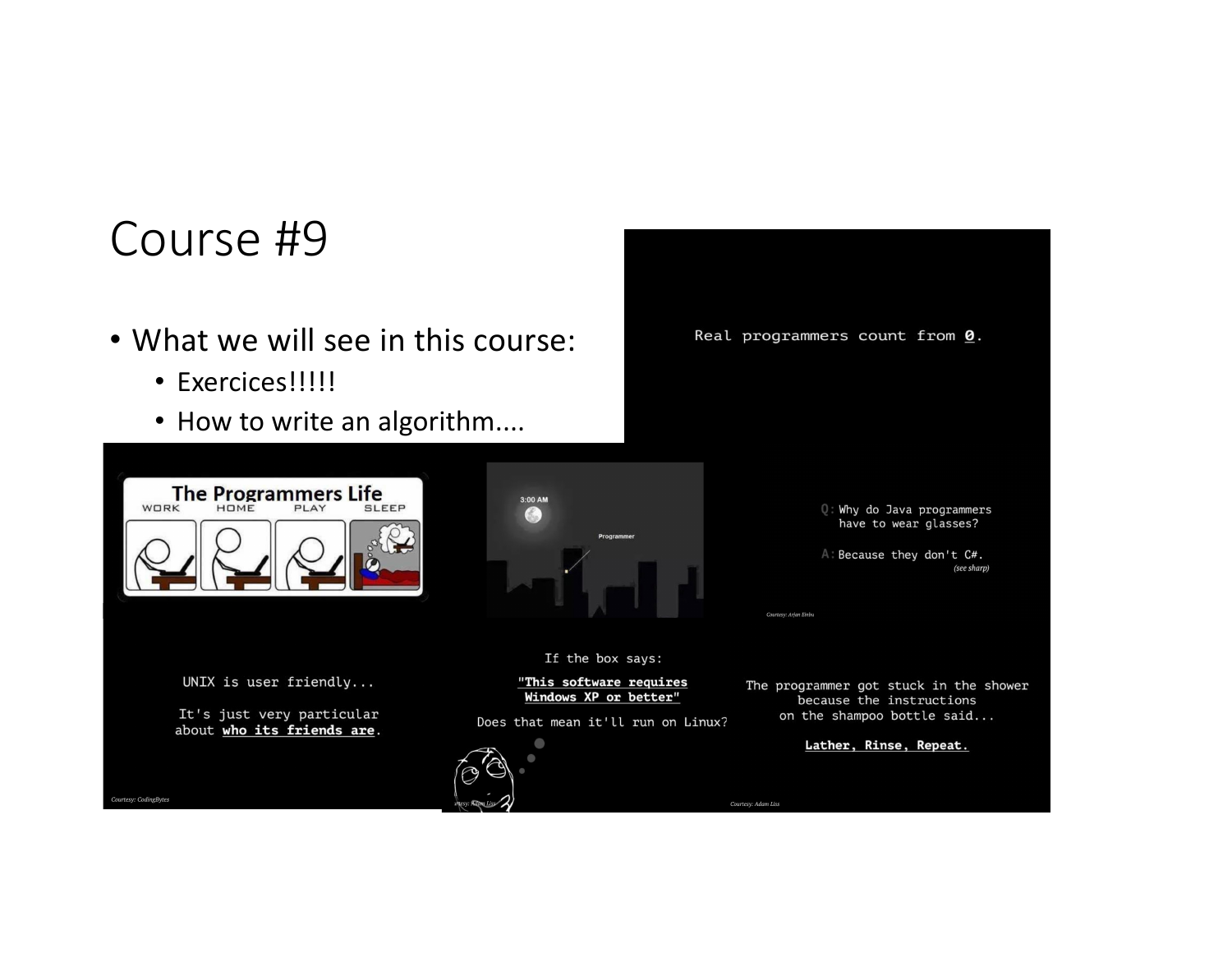### Exercice 1 course #9

• Write a widget that take in input:

diameter

• And return the Circumference with the formula:

π × diameter

• The widget must validate the input parameter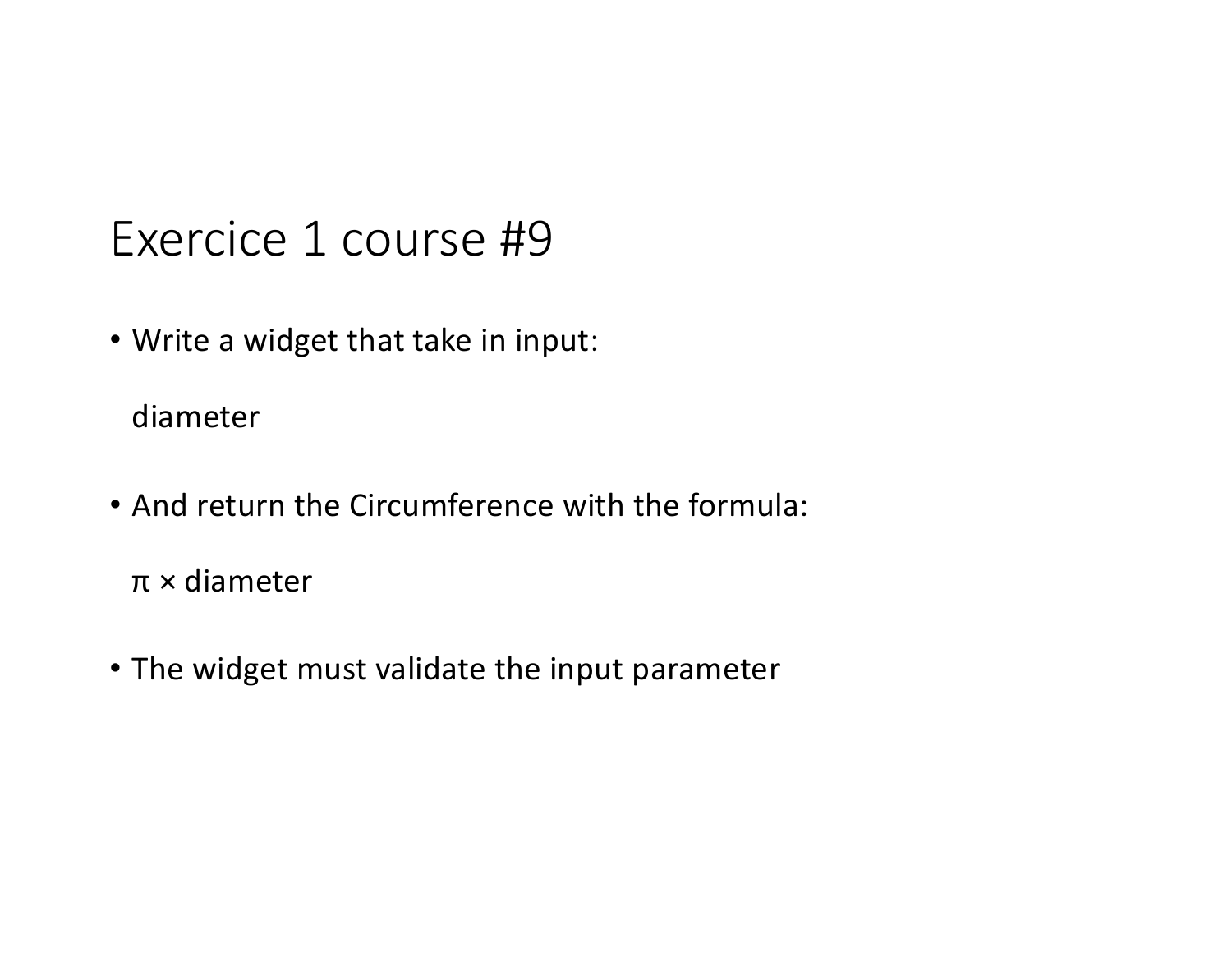### Exercice 2 course #9

- Modify the last widget to accept an additional parameter:
	- inch or centimeter
		- <input type="radio" name="metric" value="inch"> Inches
		- <input type="radio" name="metric" value="cm"> cm
- Display the result in the inch or centimeter depending on this value
- Always display the value in centimeter. So if the value is in inch
	- Display the result in each
	- Display the result in centimeter
- If the value is in centimeter, display only the result in centimeter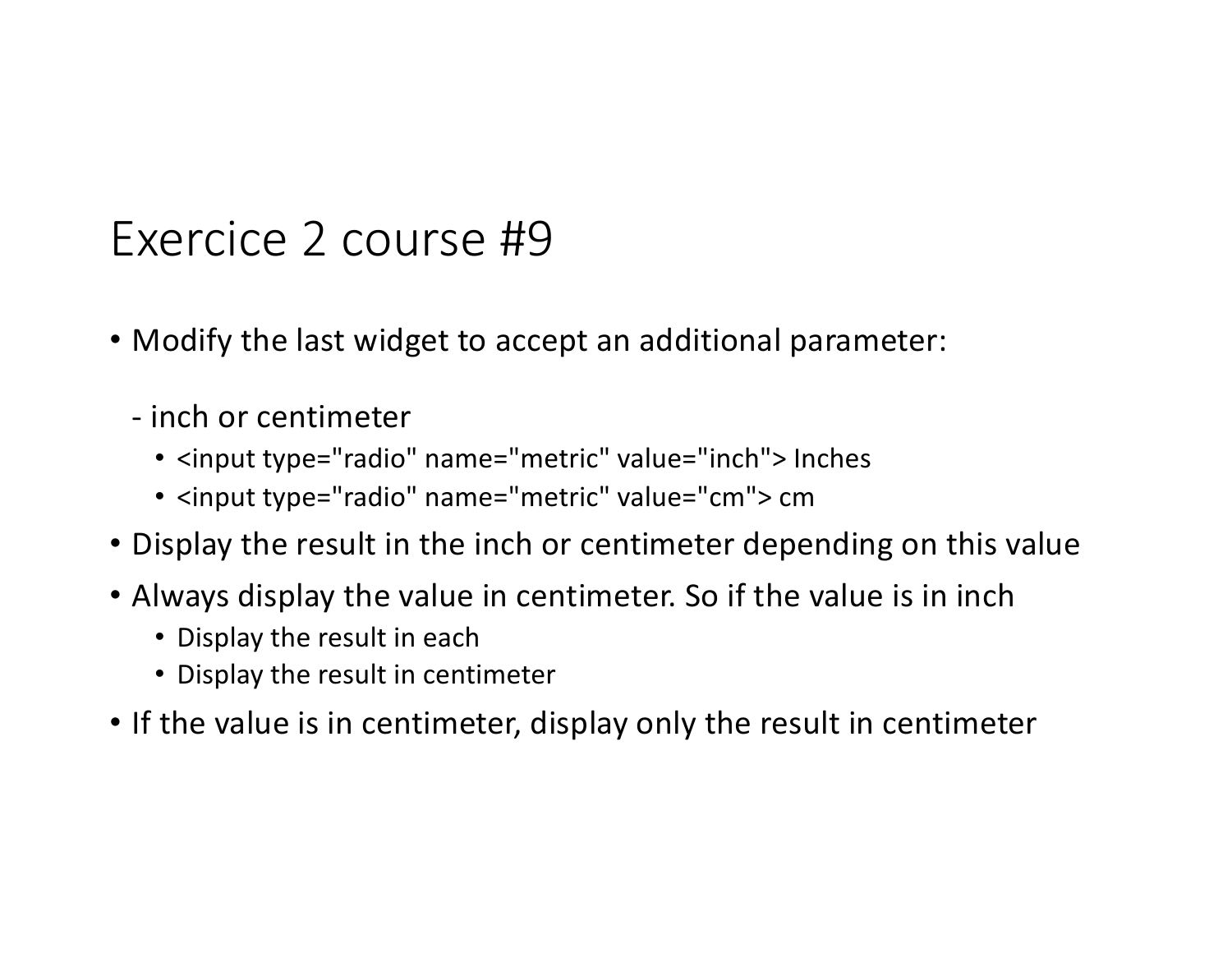### Exercice #3 Course #9

- Write a widget that take to input:
	- firstname
	- lastname
- And the widget will display the firstname in reverse and lastname in reverse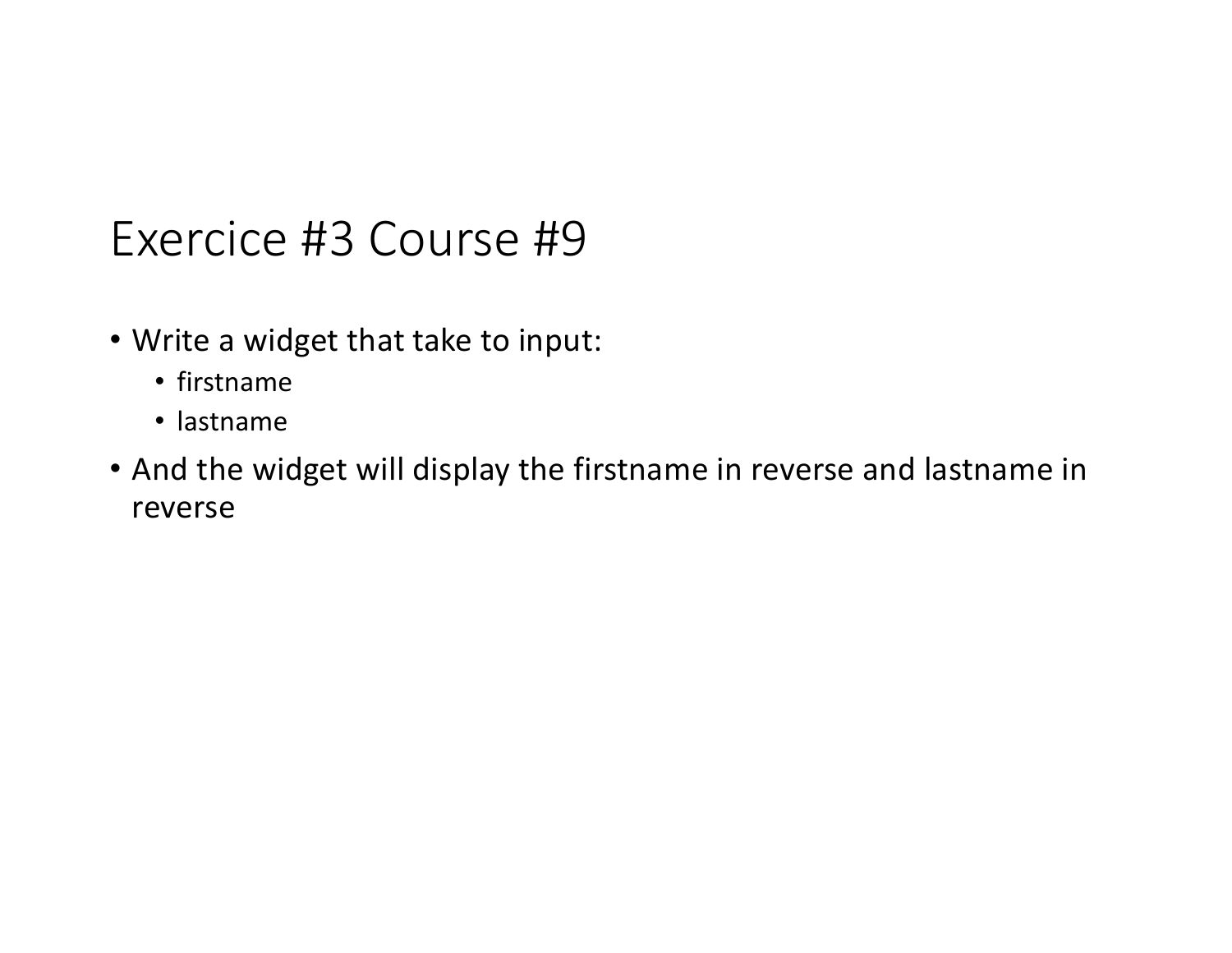#### Exercice #4 Course #9

• Modify the last widget to display the statistic of each letter in a table:

a: 10 c: 5

...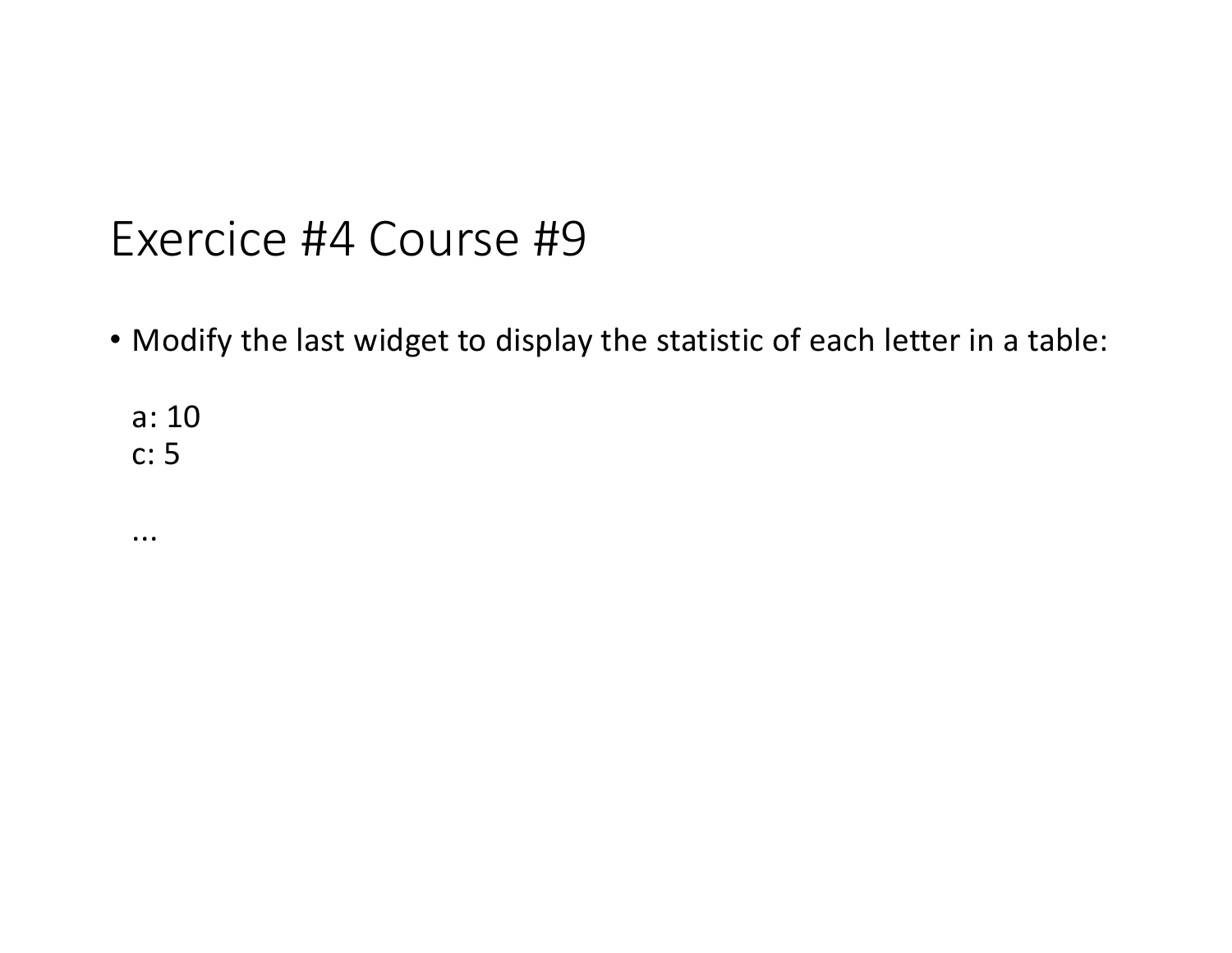#### Exerice #5 course #9

- Write a widget that take 3 parameter:
	- p1
	- $\n *p2*\n$
	- p3
- When you submit the form, verify that each parameter has a value (is not empty) and display ok or display the parameter that are not ok.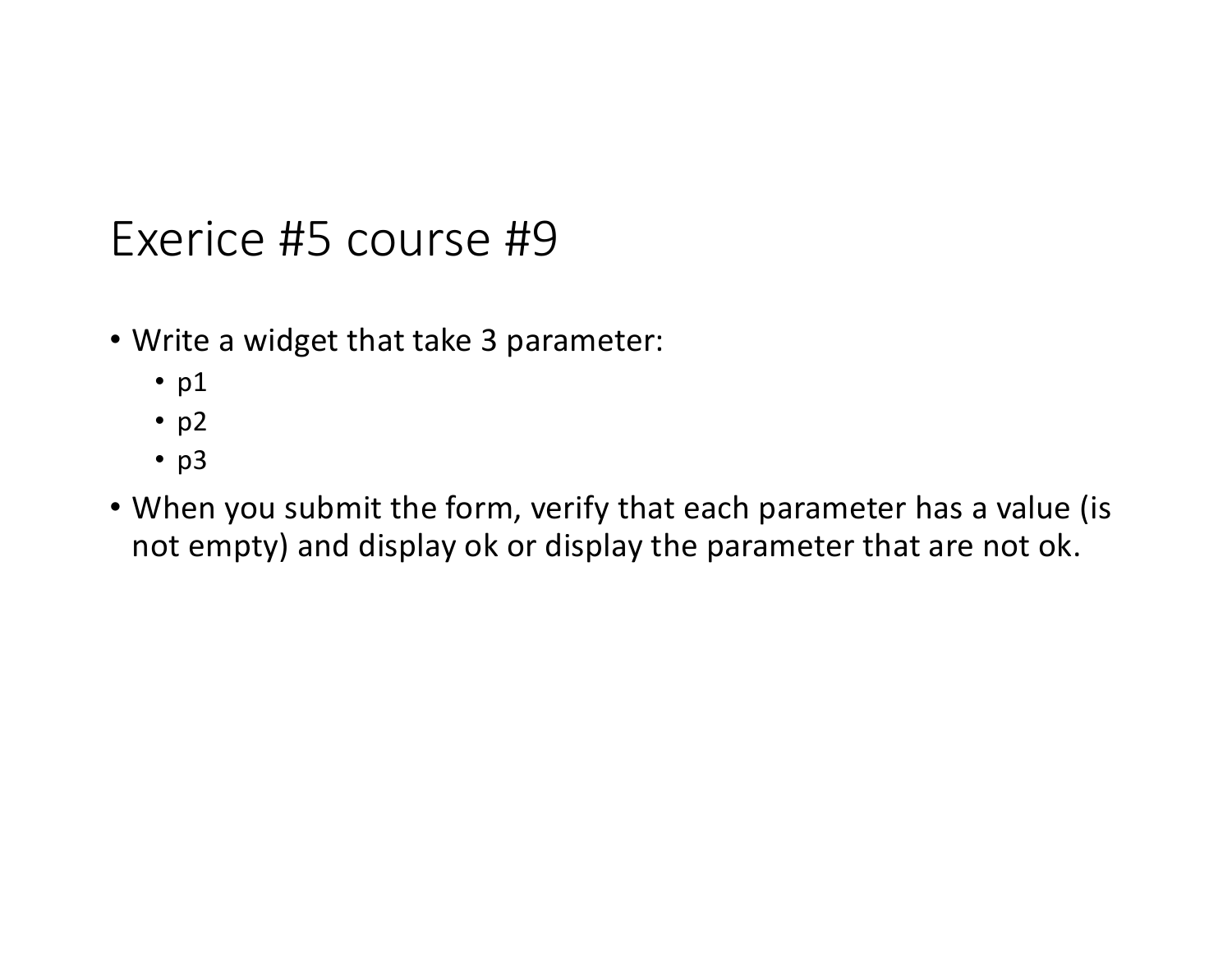#### Exercice #6 course #9

• Modify the last widget to use 10 parameters instead